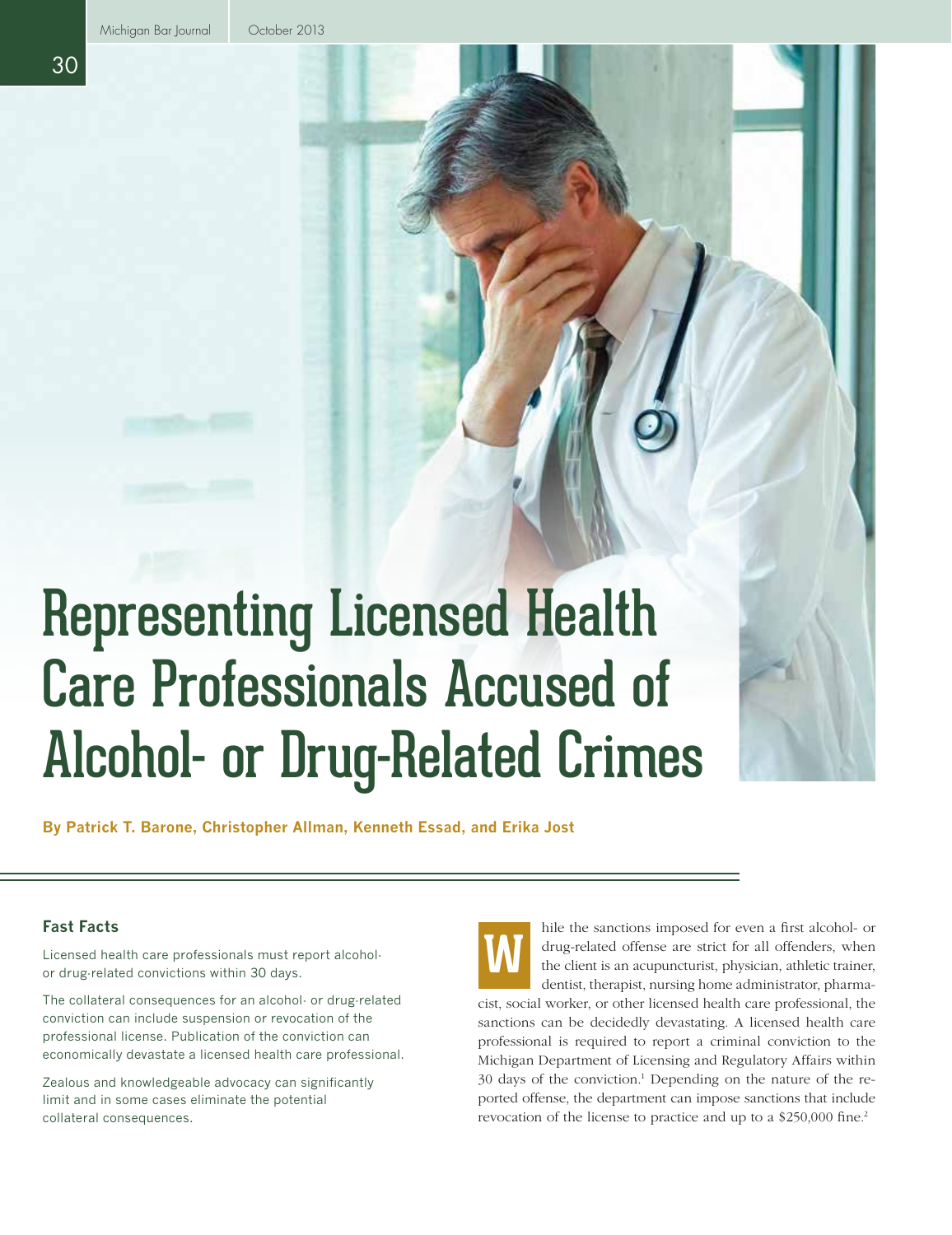31

## While either the punitive sanctions or publication of the offense are potentially problematic, the collateral consequences often have far more serious and long-lasting repercussions.

Accordingly, the ethical and zealous criminal representation of licensed health care professionals requires advocates to take the time to carefully advise clients of the potential collateral consequences that may affect their professional licenses after an intoxicated driving or other alcohol- or drug-related criminal conviction. The purpose of this article is to help both lawyers and clients understand how an alcohol- or drug-related criminal conviction, including intoxicated driving, may have a disproportionately punitive impact on licensed health care professionals and how these issues may impact the overall defense of the case.

#### Law Specifically Applicable to Licensed Health Care Professionals

The terms "health occupation" and "health profession" are rather broadly defined in Michigan's Public Health Code,<sup>3</sup> which provides for both licensure and regulation of the licensed health care professional through the creation of various boards.<sup>4</sup> Generally, these boards will impose professional discipline when the individual's criminal activity has the potential to affect his or her professional performance such that it might fall below the "minimal standards of acceptable and prevailing practice."5

Examples of crimes and misdemeanors other than intoxicated driving that require a report to the Department of Licensing and Regulatory Affairs specifically include all felonies,<sup>6</sup> misdemeanors punishable by imprisonment for a maximum term of two years, controlled substance violations, criminal sexual conduct, mishandling patient charts, and various unethical business practices.7 Intoxicated driving is not specifically enumerated, meaning intoxication by alcohol, by any drug, or by any of the newly created categories of "intoxicating substances"8 is treated the same. Instead, the Public Health Code more obliquely refers to the "[c]onviction of a misdemeanor that is reasonably related to or that adversely affects the licensee's ability to practice in a safe and competent manner."9 It is worth noting there is no caselaw in Michigan that definitively states intoxicated driving is an offense that is "reasonably related to or adversely affects" the ability to practice in a safe and competent manner. Nevertheless, experience shows that defense counsel should expect an intoxicated driving conviction will produce the same consequences as any of the specifically enumerated offenses.

Importantly, disciplinary sanctions are mandatory against a licensee convicted of one of these offenses.10 These sanctions may include one or more of the following, in descending order of severity: revocation of license, suspension of license, limitation of license, probation, community service, or fine.<sup>11</sup>

#### Possible Punitive and Collateral Consequences of a Conviction

Sanctions imposed on licensed health care professionals generally flow from one of two specific categories. The first category includes the punitive sanctions that result directly from the disciplinary process. The second category includes those resulting from, but collateral to, the publication of the offender's name. Because published disciplinary reports list only a short description of the reason a licensee was disciplined, such as "substance abuse" or "lack of good moral character," it is up to the reader to surmise if it was an intoxicated driving or some other criminal offense. While either the punitive sanctions or publication of the offense are potentially problematic, the collateral consequences often have far more serious and long-lasting repercussions.

The judge presiding over the criminal case is not the only one who can impose punishment. Punitive sanctions can also be imposed directly by the boards after they are notified of the conviction, and they have historically taken a very strict approach when imposing them. As previously stated, the sanctions can include revocation, suspension, or limitation of the professional license. Consequently, it is clear that the boards have the power to impose serious sanctions that can affect the licensee's ability to practice.

However, for the first alcohol- or drug-related criminal conviction of an individual with no prior discipline, the boards rarely suspend or revoke the individual's professional license. Instead, the licensee is commonly ordered to complete a lengthy probationary period combined with a mandatory substance-abuse evaluation, monitored treatment, and periodic reports to a board member or department representative. In this way, the sanctions are similar to the conditions of probation typically ordered by most judges in comparable criminal cases.

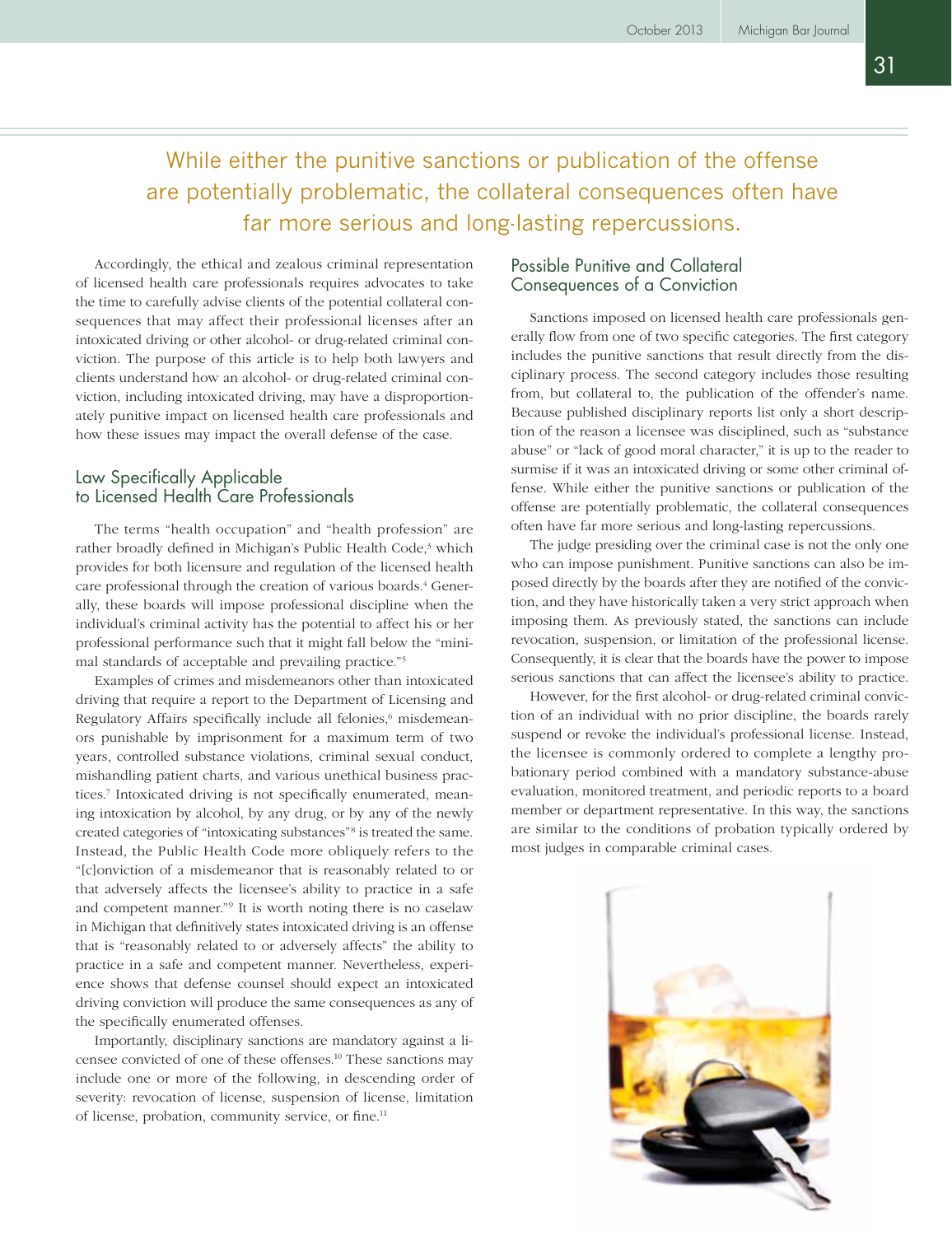When representing a repeat offender, it is important to understand that with a second or subsequent offense, there is a very real possibility of a suspension from practice because the sanctions are determined by the disciplinary subcommittee appropriate for the licensee.12 This means that a particular subcommittee will have full access to prior records of alcohol- and drug-related convictions and other violations of the code.

#### Lost Income as the Potentially Devastating Collateral Consequence of Publication

Of all the potential punitive and collateral consequences, the one that often strikes the most fear in the heart of the licensed health care professional is publication. And this fear is not derived from sheer vanity. When an alcohol- or drug-related criminal conviction becomes public, there is often a direct impact on the individual's income. Not only is there a social stigma, but colleagues may face personal liability for making negligent referrals and, therefore, are likely to be reluctant to refer patients to a professional who has been disciplined. Income can also be lost because of the specter of negligent credentialing and its chilling effect on employment prospects. Because of this, a licensee faced with a criminal conviction may be most concerned about avoiding publication of the offense rather than other available sanctions.

Unfortunately, the publication of an alcohol- or drug-related criminal conviction, including an intoxicated driving conviction, is nearly inevitable. The various boards are required by law to publish a list of all individuals subjected to discipline under the act.13 This list is provided to both federal and state agencies including the National Practitioner Data Bank, the Health Integrity Protection Data Bank, and the fiscal authorities for federal health care programs (e.g., Centers for Medicare & Medicaid Services).

Ultimately, this information is available to all potential health care employers, including hospitals. Thus, an alcohol- or drugrelated criminal conviction can also cause a licensed health care professional to lose income through lost employment opportunities because, in the event of a medical malpractice case against a staff member or licensee with privileges, past alcohol- or drugrelated convictions can lead to a charge against the hospital for negligent credentialing.14 Negligent credentialing is a breach of the hospital's duty to screen its health care professionals to ensure that only competent professionals practice.<sup>15</sup> This possibility is often enough to deter many hospitals from offering employment and may cause others to terminate existing employment.

Publication of the offense also has the potential to affect malpractice insurance rates because the list is reported to the Commission of Insurance. In addition, most professional liability insurance policies contractually require insureds to self-report any disciplinary actions taken against them, and failure to do so usually results in termination of coverage. Consequently, insurers know if your client was convicted and, like car insurance companies, may significantly raise your client's rates or cancel coverage altogether with proper notice.

Additionally, as with other professionals such as lawyers, this information might be published in a monthly trade journal, thereby subjecting your client to possible repercussions among his or her peers. Finally, the names of all disciplined individuals are available on request and are even posted on the various departments' websites or directly on the site maintained by the state of Michigan. These reports usually include the individual's name, licensing information, a brief description of the reason for the discipline, and the disciplinary action taken by the licensing board.

The Internet poses one final problem. With the advent of sites such as  $AVVO<sup>16</sup>$  and HealthGrades,<sup>17</sup> disciplinary information is available to the public with a click of the mouse. Since much of the information populating these independent websites comes from individuals and not official reporting sources, often it is not completely accurate and can cause many headaches for licensed health care professionals.

#### A Court's Duty to Report a Licensed Health Care Professional's Intoxicated Driving Conviction

When a lawyer is convicted of intoxicated driving, judges, prosecutors, and defense attorneys have an absolute and wellestablished duty to notify in writing both the Attorney Grievance Commission and the Attorney Discipline Board within 14 days of the conviction.18 There is a similar, but very different, obligation for courts to notify the State Licensing Authority about a medical professional's intoxicated driving conviction. This duty is set forth in the Code of Criminal Procedure and requires the clerk of the court to make a report to the Department of Licensing and Regulatory Affairs within 21 days of the conviction.<sup>19</sup> The statute directs the clerk to use a "form<sup>20</sup> prescribed and furnished by that department." It is interesting to note that the court clerk must report the conviction a full 9 days before the licensee, who has 30 days to report it. Also, similar to a lawyer's duty to report a known violation of our code of professional responsibility, a licensed health care professional also has a responsibility to report the known conviction of a fellow licensee.<sup>21</sup>

#### Avoiding Publication as a Tangible Benefit to the Licensed Health Care Professional

For many licensed health care professionals, the economic consequence of even a single alcohol- or drug-related conviction

When representing licensed health care professionals, there is no substitute for an aggressive and knowledgeable defense.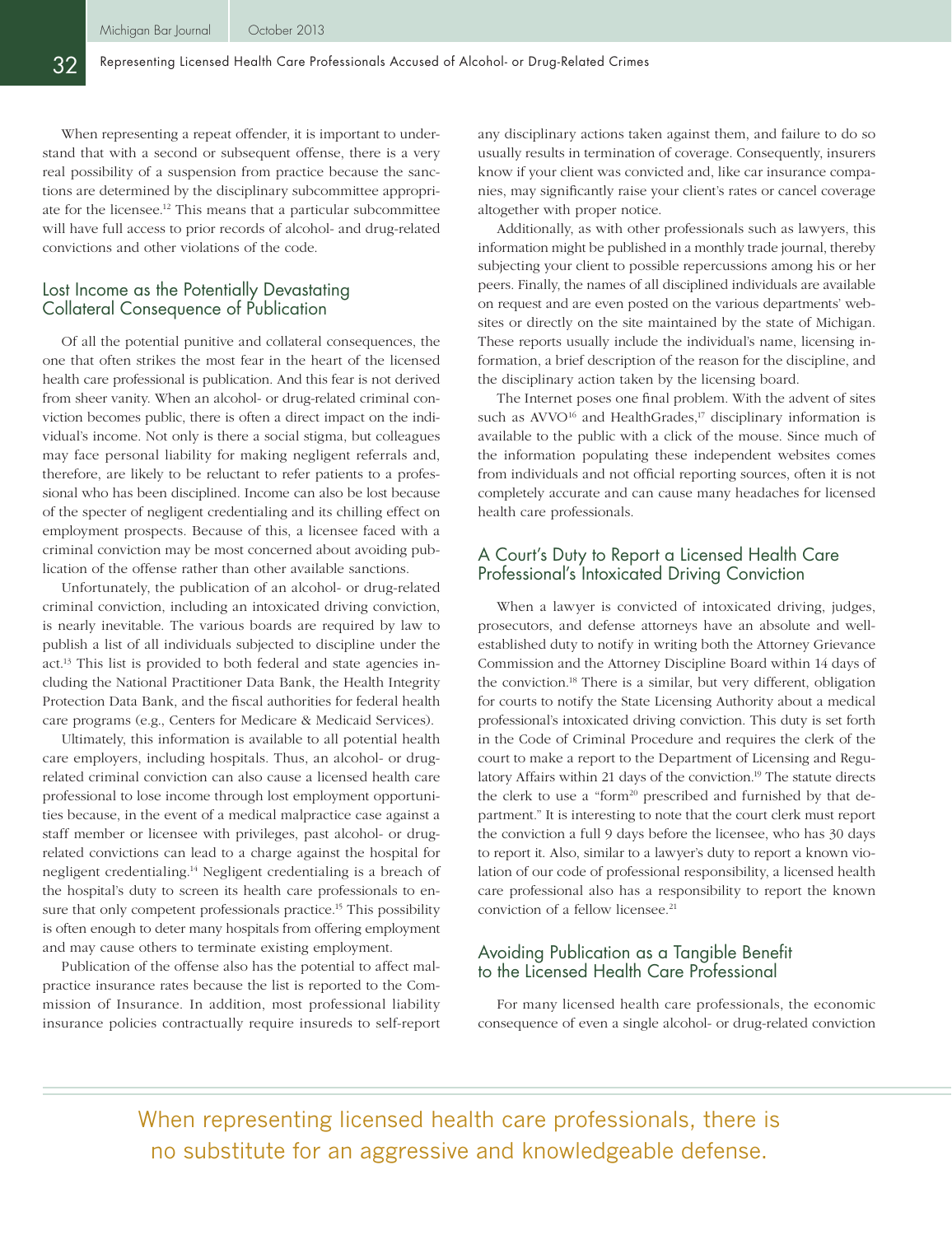

can easily run into six figures. While some may argue that this level of consequence might positively impact the individual's prospects of lasting recovery, others believe it is wildly disproportionate to the crime committed. In either event, from the licensee's perspective, there are many tangible benefits to avoiding publication of the offense.

Sometimes this can be achieved through an informal proceeding known as a compliance conference.<sup>22</sup> After a complaint has been issued by a disciplinary subcommittee, a licensee may voluntarily schedule a compliance conference under the Health Professions Disciplinary Proceedings Administrative Rules.<sup>23</sup> These conferences are informal proceedings where licensees can show compliance with the rules of their profession per Section 92 of the Michigan Administrative Procedures Act.<sup>24</sup> In the absence of showing compliance, a licensee also has the opportunity to resolve the case without a formal hearing.<sup>25</sup> Once a potential resolution is reached, the disciplinary subcommittee may accept the recommendation, suggest other terms, or require that formal proceedings be started.26

#### Representing the Licensed Health Care Professional Charged with Intoxicated Driving

Aside from winning the alcohol- or drug-related case, there is no way to avoid all disciplinary action because the reporting requirement is mandatory, and any failure to meet this requirement subjects the licensee to a separate licensing violation.<sup>27</sup> As with lawyers, the sanctions imposed for failing to report are often worse than those that follow the actual conviction and may include a suspension of the professional license for a period of time, usually 30 to 60 days.

When representing licensed health care professionals, there is no substitute for an aggressive and knowledgeable defense. While being a zealous advocate in the context of most criminal cases includes engaging in plea negotiations, meaningful reductions are quite rare when representing licensees accused of intoxicated driving. The most typical reduction to a charge of operating while visibly impaired has no "collateral" benefit to the client because the boards will treat this "less serious" crime just as seriously as if the client had been convicted of the principal crime.<sup>28</sup>

What is somewhat less clear is if there is any benefit in a reduction to a charge of reckless driving. Because reckless driving is a misdemeanor, the licensee is required to report the conviction to the governing board if it "is reasonably related to or adversely affects the licensee's ability to practice in a safe and competent manner."<sup>29</sup> It is not clear, however, whether a reckless driving conviction would be considered reasonably related to, or will adversely affect, a licensee's ability to safely practice. However, in reporting the conviction, the licensee will be required to state the background of the offense, and it is likely that, once the board learns of the underlying facts and circumstances, the same or similar sanctions will be imposed. Additionally, the department or disciplinary subcommittee may request and receive information from a court as to a felony or misdemeanor conviction against a licensee.30 In the best-case scenario, reducing a charge of intoxicated driving to a civil infraction such as careless driving should avoid all reporting requirements.

#### The Benefits of Early Recovery

The public policy behind the often strict board treatment of licensed health care professionals is that they are in a position of public trust, and, as a society, we can't allow alcohol- or drugaddicted professionals to treat patients. This is true whether or not the criminal conviction in any way directly involves patient care. Thus, one way to address this legitimate concern is for a licensee to demonstrate, through treatment, that any underlying drug or alcohol problem is under control and likely to stay that way.

Perhaps the best way to accomplish this is to have the licensee begin treatment immediately after your first meeting. Notwithstanding such early recovery, however, a licensee convicted of an alcohol- or drug-related crime, including intoxicated driving, may be required to participate in the Health Professional Recovery Program.31 This fairly intense substance-abuse monitoring program establishes agreements typically lasting one to three years.32 Because this program is almost always more rigorous than anything that would be imposed by a judicial court, it should be argued that the convicted licensee receive credit for the program against any sentence ordered by the court.

It is advisable to suggest that the accused voluntarily submit to the Health Professional Recovery Program *before* the conviction. The potential benefit to self-reporting to the recovery program in mitigating disciplinary action should not be ignored. The individual will almost always be referred to the recovery program without incurring disciplinary action on a first alcohol- or drugrelated conviction or intoxicated driving conviction *as long* as the conviction is reported as mandated. And this is another way to potentially avoid publication of the conviction. Although the boards have authority to pursue disciplinary action, it is often not pursued if the licensee follows court orders and reports the conviction. However, licensed health care professionals must understand they will face disciplinary action for failure to report a conviction or for any subsequent convictions.